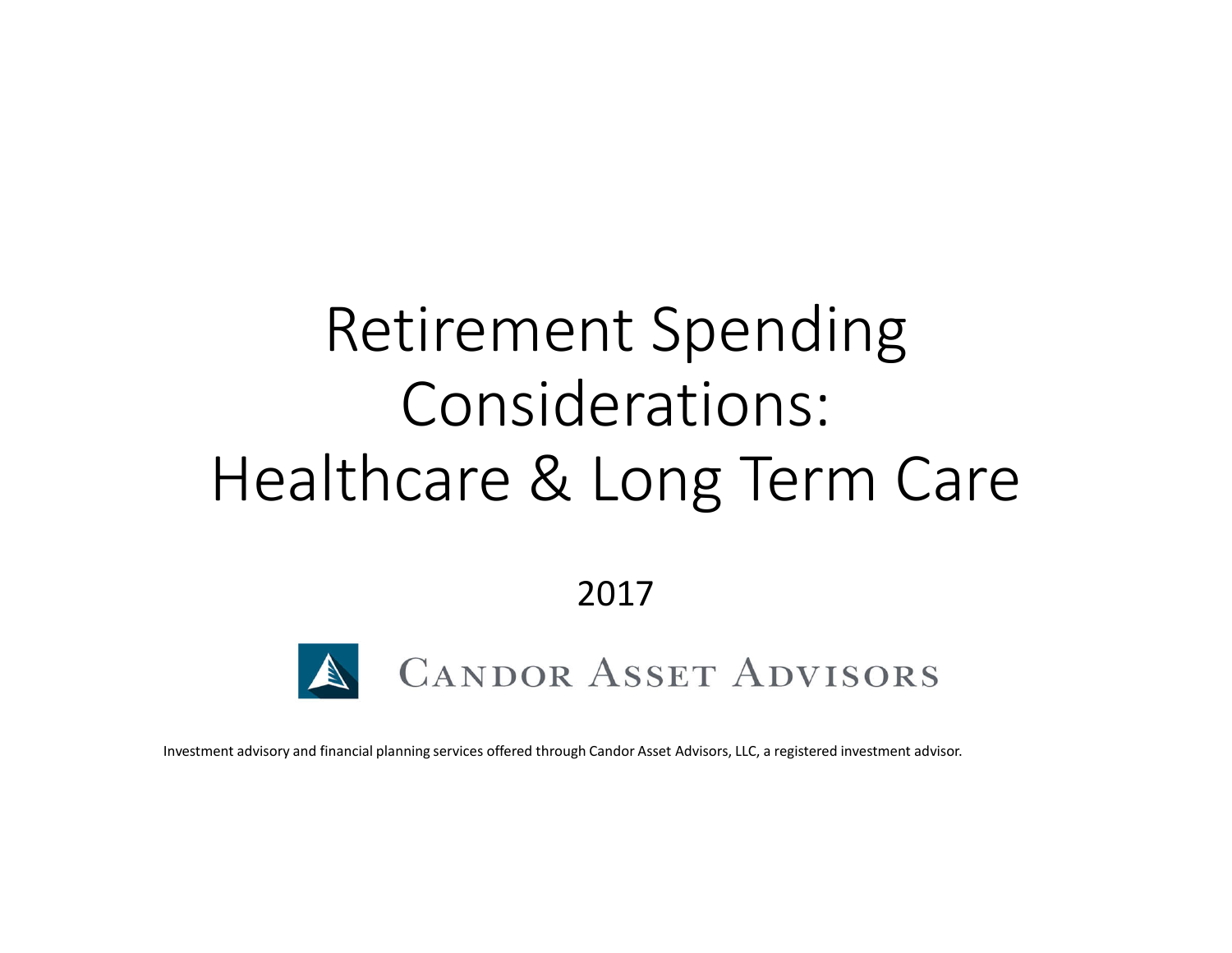#### **Longevity Risk**

Most couples should base their financial plan based on living into their late 80s to late 90s

100% · Male • Female \* At least one spouse 75 50  $25$  $\theta$  $90^{\circ}$ 95 100 105 70 75 80 85 65 years old  $\,$  X116  $\,$ Source: 2012 Individual Annuity Mortality Basic Tables, Society of Actuaries. @ Morningstar. All Rights Reserved. **MORNINGSTAR** 

**Retirees Should Plan for a Long Retirement** 

Probability of a 65-year-old living to various ages

#### *Source: Morningstar, Society of Actuaries 2000-2004 & 2012 Studies*

Investment advisory and financial planning services offered through Candor Asset Advisors, LLC, a registered investment advisor. Financial plans are hypothetical in nature and intended to help you in making decisions on your financial future based on information that you have provided and reviewed. Assumptions need to reviewed regularly. Past performance is not a guarantee or predictor of future performance.

Longevity risk is the possibility that a person will outlive his or her retirement savings. While living longer is a good thing, it can pose some challenging financial issues in retirement. Longevity risk is perhaps one of the biggest risks that investors will face as they enter retirement. Accounting for longevity risk in retirement planning is more important than ever because people today are living significantly longer than prior generations, due to advances in medicine, diet, and technology. This risk is compounded by medical and healthcare expenses that are rising considerably faster than the rate of inflation.

Most people underestimate how long they are likely to live. Too often, people base their financial planning upon their life expectancy, which is the average age at which someone is expected to die. In the United States, the median life expectancy of a 65-year-old man and woman is 86 and 88, respectively. What people do not always realize is that this is the median. Half of the population will live longer, often much longer than their life expectancy.

It is often prudent to use conservative mortality assumptions to ensure you do not run out of money before you die.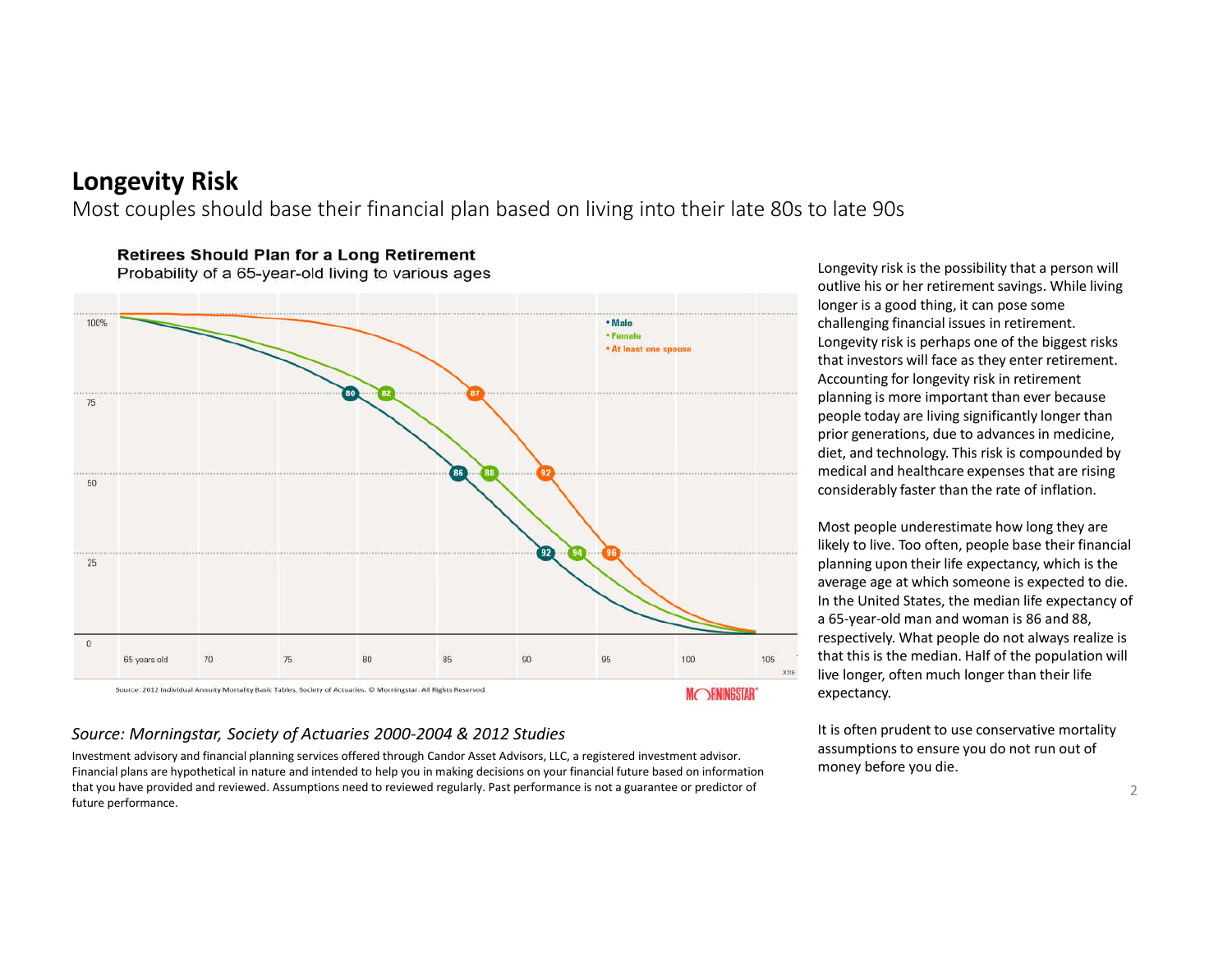Studies suggest retirees need to replace 75-90% of their pre-retirement income

Retirees Need to Replace a Significant Amount of Income in Retirement Replacement ratios at various pre-retirement income levels



The replacement ratio calculates the percentage of pre-retirement gross income needed in retirement to cover expenses and maintain a pre-retirement standard of living.

A common replacement ratio used for planning purposes is 70-90% of pre-retirement income.

For example, if an investor had a gross income of \$150,000 before he or she retired, an 84.2% replacement ratio would equate to \$126,300 of income needed in the first year of retirement.

The sources of income that support the spending needs will then need to be identified: how much will income will come from Social Security, pensions, part-time employment and a retiree's investment portfolio?

Some retirees' replacement ratio may be greater than 100% due to travel, recreational activities, or healthcare expenses. Replacement ratios of 130% or more are not uncommon in retirees' early years. People with spare time often find it easy to spend.

#### *Source: Morningstar, Aon Hewitt 2012 Retirement Study*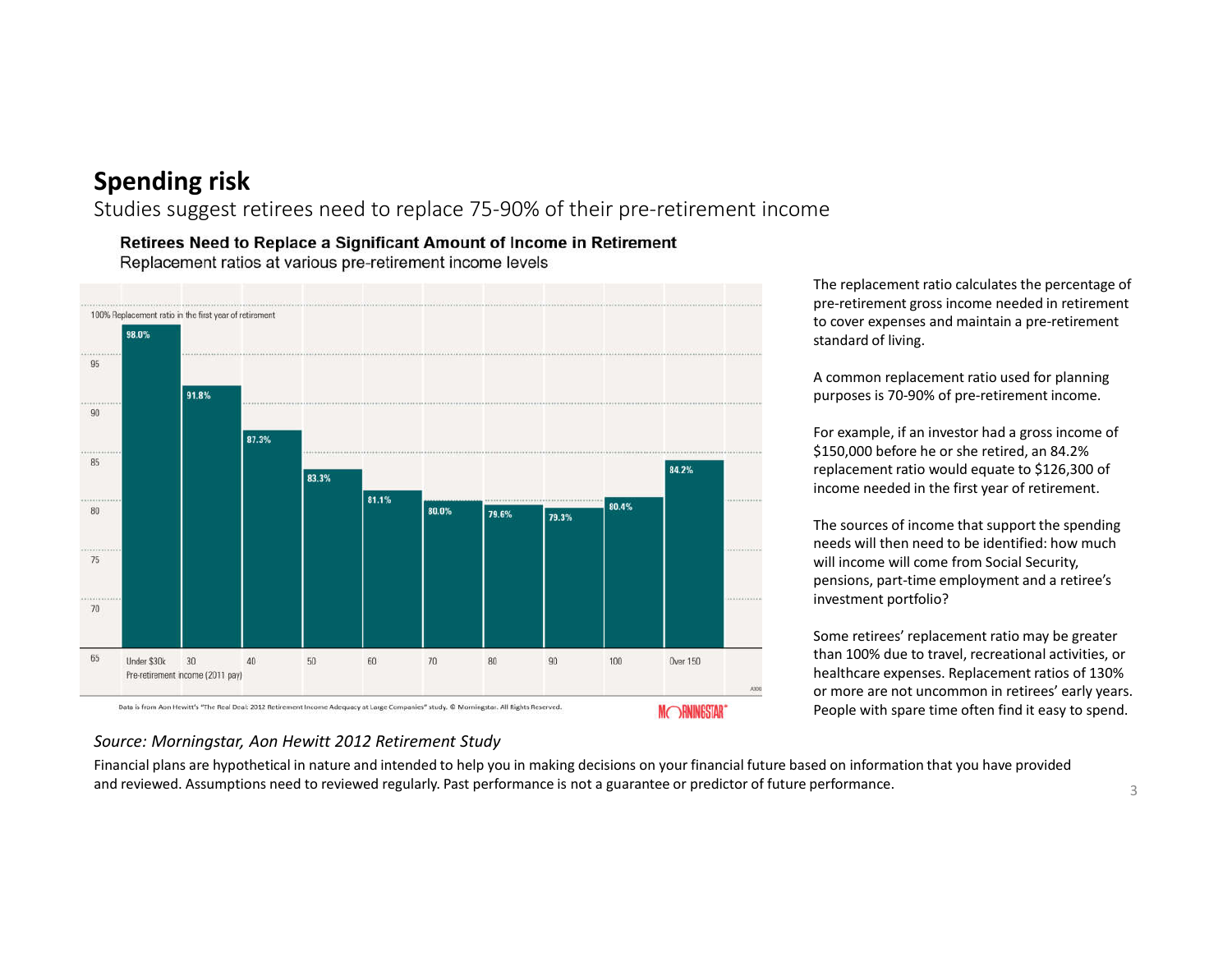Healthcare expenses rise dramatically as you age. An aging population will likely cause growing financial strain on the US economy.

The average healthcare spending rises from ~\$5,000 for ages 19-44, ~\$11,000 by ages 45-64, ~\$19,000 by ages 65-<br>84 to ~\$36,000 by age 85+



#### A greying population will cause healthcare spending to continue to rise. The population over 65 will rise from ~15% to 22%.



*Source: Centers for Medicare and Medicaid Services, Office of the Actuary, National Health Statistics Group, US Department of Housing and Urban Development*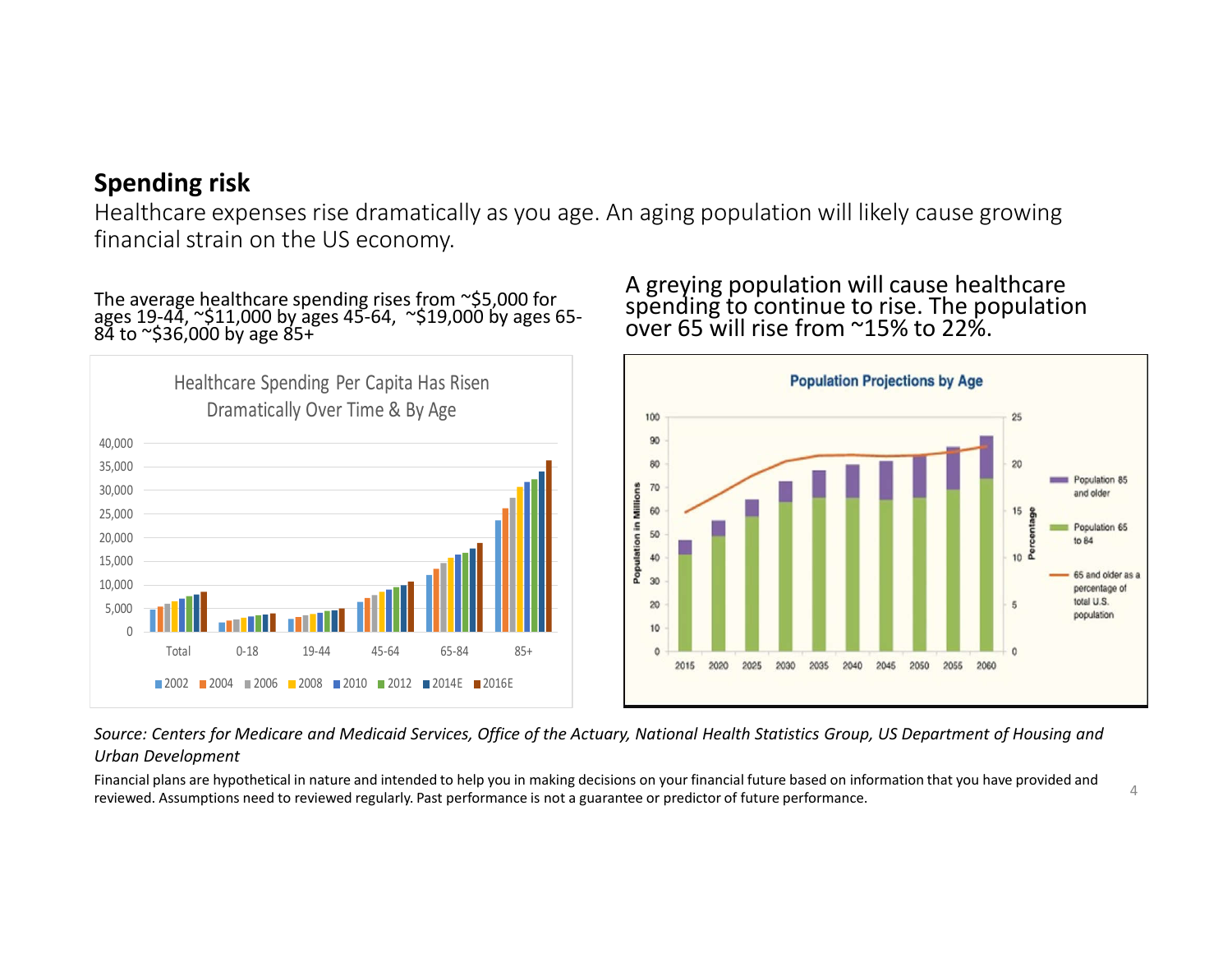Obesity, diabetes and chronic heart disease are very costly

## The Medical Costs of CHD and Obesity

•Table 1 - Estimated Annual Excess Healthcare Costs of Chronic Conditions and Total Cost of Normal Weight Individuals: United States, 2020-2050. Combined Results of Men and Women.

- -National Health and Nutrition Examination Survey shows overweight adolescents likely to become overweight.
- -Calculates potential, additional costs per year, per person.
- -Estimates for direct (healthcare) and indirect (sick and disability leave).
- -Economic costs, health and productivity factors all influenced.

| Age, y | Obesity, \$ | Diabetes, \$ | CHD, \$ | <b>Total Cost Normal</b><br>Weight, \$ |
|--------|-------------|--------------|---------|----------------------------------------|
| 35-44  | 438         | 7,380        | 24,408  | 7,411                                  |
| 45-54  | 426         | 9,828        | 31,893  | 9,949                                  |
| 55-64  | 430         | 9,828        | 32,994  | 14,705                                 |
| 65-74  | 430         | 18,458       | 26,840  | 20,603                                 |

-Data from American Journal of Public Health - Forecasting the Future Economic Burden of Current Adolescent Overweight: An Estimate of Coronary Heart Disease Policy Model. 2009.

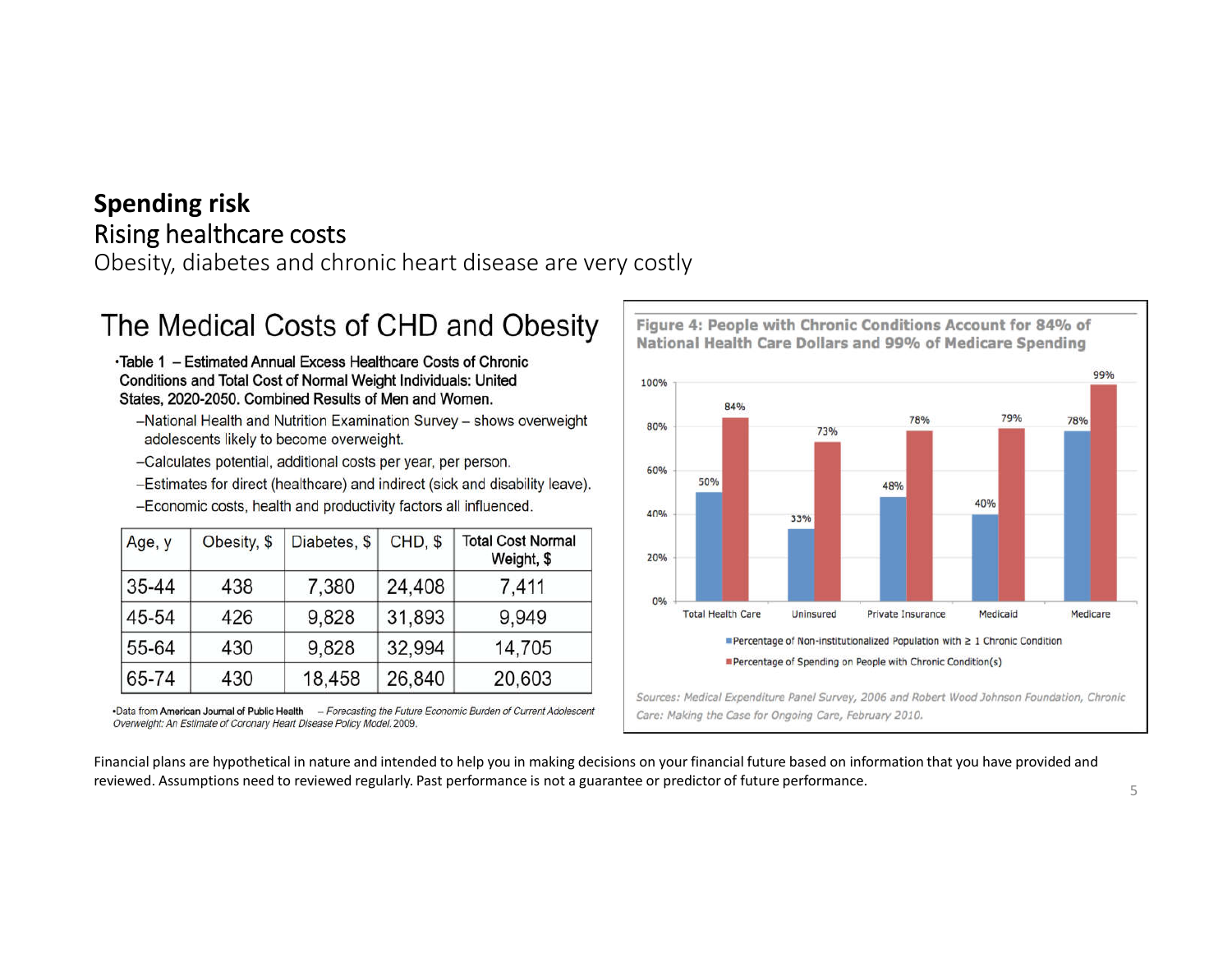Private health insurance covers ~45-50% of healthcare expenses for most <65 age working adults; Medicare covers ~50% of healthcare expenses for people over age 65.

|              | 2012 Payor Breakdown                      |                          |                 |                 |                                                          |  |  |  |
|--------------|-------------------------------------------|--------------------------|-----------------|-----------------|----------------------------------------------------------|--|--|--|
| Age group    | <b>Private Health</b><br><b>Insurance</b> | Out-of-<br><b>Pocket</b> | <b>Medicare</b> | <b>Medicaid</b> | <b>All Other</b><br><b>Payers and</b><br><b>Programs</b> |  |  |  |
| <b>Total</b> | 34.7%                                     | 13.4%                    | 22.5%           | 16.3%           | 13.0%                                                    |  |  |  |
| $0 - 18$     | 34.8%                                     | 10.8%                    | 0.0%            | 35.7%           | 18.7%                                                    |  |  |  |
| 19-44        | 43.9%                                     | 12.6%                    | 4.2%            | 21.9%           | 17.3%                                                    |  |  |  |
| 45-64        | 50.0%                                     | 12.8%                    | 10.8%           | 12.2%           | 14.2%                                                    |  |  |  |
| 65-84        | 15.5%                                     | 15.0%                    | 53.8%           | 8.6%            | 7.1%                                                     |  |  |  |
| $85+$        | 10.2%                                     | 17.1%                    | 47.6%           | 16.9%           | 8.2%                                                     |  |  |  |

*Source: Centers for Medicare and Medicaid Services, Office of the Actuary, National Health Statistics Group*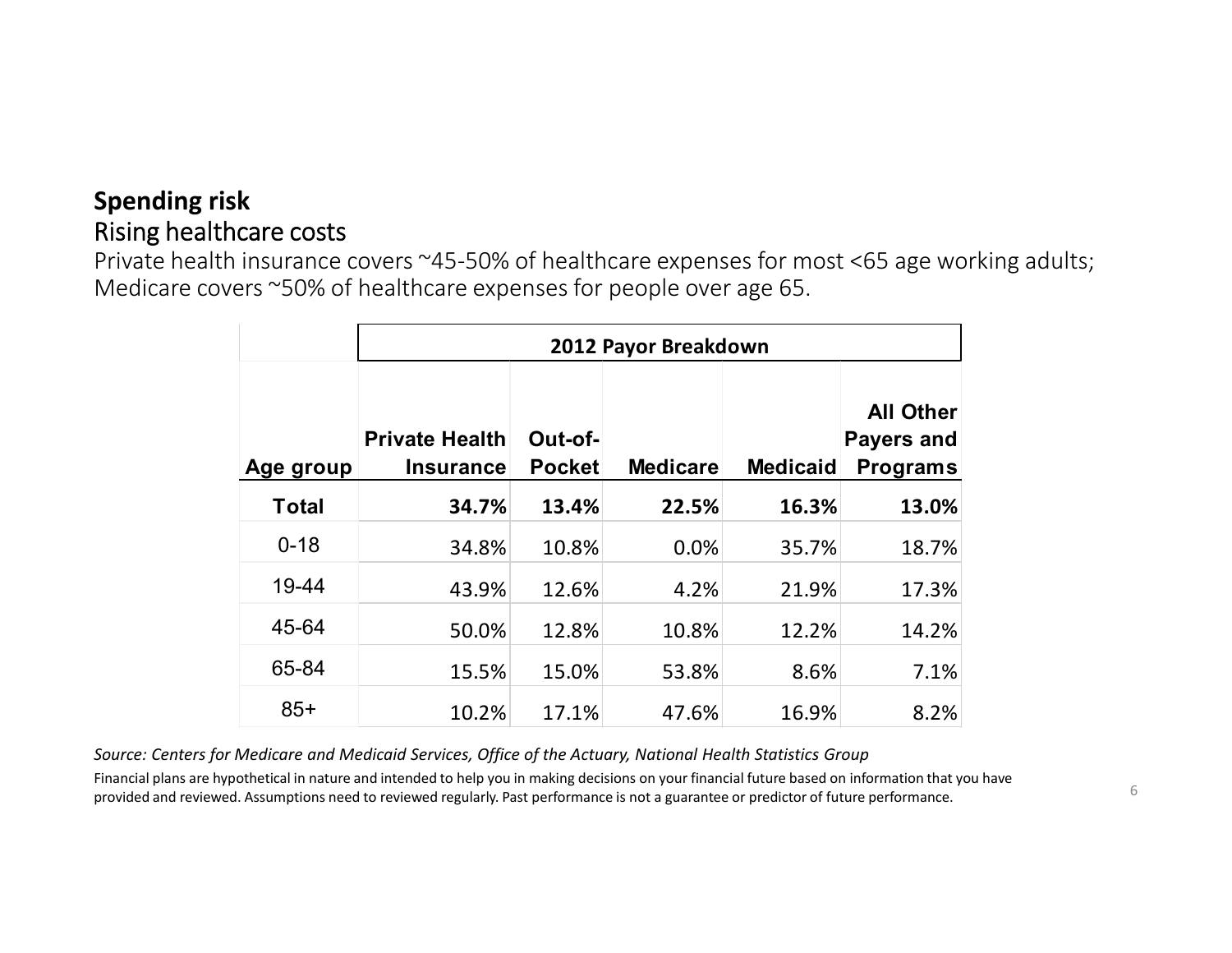Home healthcare and nursing care as a percent of spending increases dramatically as you age

|              | <b>2012 Spending Breakdown</b> |                                     |                                                                              |                                  |                                                                             |                               |                                                                                              |                                |                                                            |                                                                   |  |  |
|--------------|--------------------------------|-------------------------------------|------------------------------------------------------------------------------|----------------------------------|-----------------------------------------------------------------------------|-------------------------------|----------------------------------------------------------------------------------------------|--------------------------------|------------------------------------------------------------|-------------------------------------------------------------------|--|--|
| Age group    | Care                           | <b>Physician</b><br><b>Services</b> | <b>Other</b><br><b>Hospital and Clinical Professional</b><br><b>Services</b> | <b>Dental</b><br><b>Services</b> | <b>Other Health</b><br><b>Residential</b><br>and<br><b>Personal</b><br>Care | Home<br><b>Health</b><br>Care | <b>Nursing Care</b><br><b>Facilities and</b><br><b>Continuing Care</b><br><b>Communities</b> | <b>Retirement Prescription</b> | <b>Durable</b><br><b>Medical</b><br><b>Drugs Equipment</b> | <b>Other Non-</b><br>durable<br><b>Medical</b><br><b>Products</b> |  |  |
| <b>Total</b> | 38%                            | 24%                                 | 3%                                                                           | 5%                               | 6%                                                                          | 3%                            | 6%                                                                                           | 11%                            | 2%                                                         | 2%                                                                |  |  |
| $0 - 18$     | 41%                            | 25%                                 | 3%                                                                           | 11%                              | 7%                                                                          | 3%                            | $0\%$                                                                                        | 7%                             | 2%                                                         | $1\%$                                                             |  |  |
| 19-44        | 40%                            | 27%                                 | 4%                                                                           | 5%                               | 9%                                                                          | 2%                            | 1%                                                                                           | 10%                            | 2%                                                         | 2%                                                                |  |  |
| 45-64        | 39%                            | 26%                                 | 3%                                                                           | 4%                               | 6%                                                                          | 2%                            | 3%                                                                                           | 13%                            | 2%                                                         | 2%                                                                |  |  |
| 65-84        | 36%                            | 22%                                 | 3%                                                                           | 3%                               | 4%                                                                          | 4%                            | 11%                                                                                          | 12%                            | 2%                                                         | 3%                                                                |  |  |
| $85+$        | 29%                            | 13%                                 | 2%                                                                           | $1\%$                            | 4%                                                                          | 11%                           | 30%                                                                                          | 6%                             | 2%                                                         | 2%                                                                |  |  |

*Source: Centers for Medicare and Medicaid Services, Office of the Actuary, National Health Statistics Group*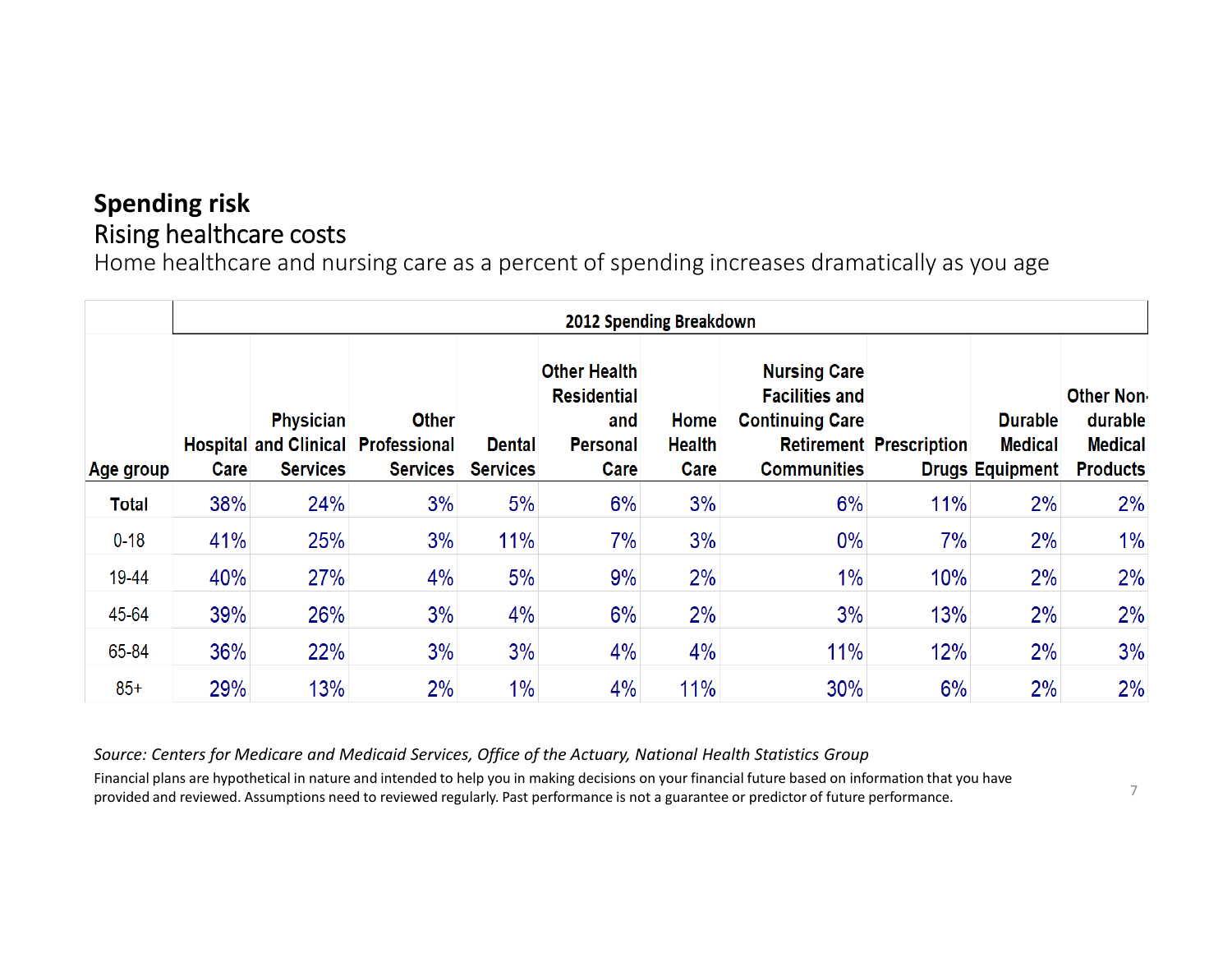Medicare pays a major role in home care spending while out-of-pocket, Medicare and Medicaid pay the heavy load on nursing care and continuing care

|              | 2012 Payment Breakdown For Home Care Spending |                       |       |                 |                                       | 2012 Payment Breakdown For Nursing Care Facilities & Continuing Care |                                                     |                          |                 |                 |                                                          |
|--------------|-----------------------------------------------|-----------------------|-------|-----------------|---------------------------------------|----------------------------------------------------------------------|-----------------------------------------------------|--------------------------|-----------------|-----------------|----------------------------------------------------------|
| Age          | <b>Private</b>                                | <b>Health Out-of-</b> |       |                 | <b>All Other</b><br><b>Payers and</b> | Age<br>group                                                         | <b>Private</b><br><b>Health</b><br><b>Insurance</b> | Out-of-<br><b>Pocket</b> | <b>Medicare</b> | <b>Medicaid</b> | <b>All Other</b><br><b>Payers and</b><br><b>Programs</b> |
| group        | <b>Insurance Pocket Medicare</b>              |                       |       | <b>Medicaid</b> | <b>Programs</b>                       | <b>Total</b>                                                         | 8%                                                  | 27%                      | 23%             | 32%             | 10%                                                      |
| <b>Total</b> | 8%                                            | 8%                    | 43%   | 36%             | 4%                                    | $0 - 18$                                                             | 4%                                                  | 25%                      | $0\%$           | 62%             | 9%                                                       |
| $0 - 18$     | 9%                                            | 5%                    | $0\%$ | 83%             | 2%                                    | 19-44                                                                | 6%                                                  | 26%                      | 9%              | 50%             | 9%                                                       |
| 19-44        | 13%                                           | 7%                    | 5%    | 71%             | 4%                                    | 45-64                                                                | 9%                                                  | 25%                      | 15%             | 40%             | 10%                                                      |
| 45-64        | 17%                                           | 7%                    | 24%   | 46%             | 6%                                    |                                                                      |                                                     |                          |                 |                 |                                                          |
| 65-84        | 4%                                            | 8%                    | 65%   | 21%             | 2%                                    | 65-84                                                                | 7%                                                  | 27%                      | 29%             | 29%             | 9%                                                       |
| $85+$        | 6%                                            | 12%                   | 60%   | 17%             | 5%                                    | $85+$                                                                | 9%                                                  | 28%                      | 20%             | 31%             | 11%                                                      |

*Source: Centers for Medicare and Medicaid Services, Office of the Actuary, National Health Statistics Group*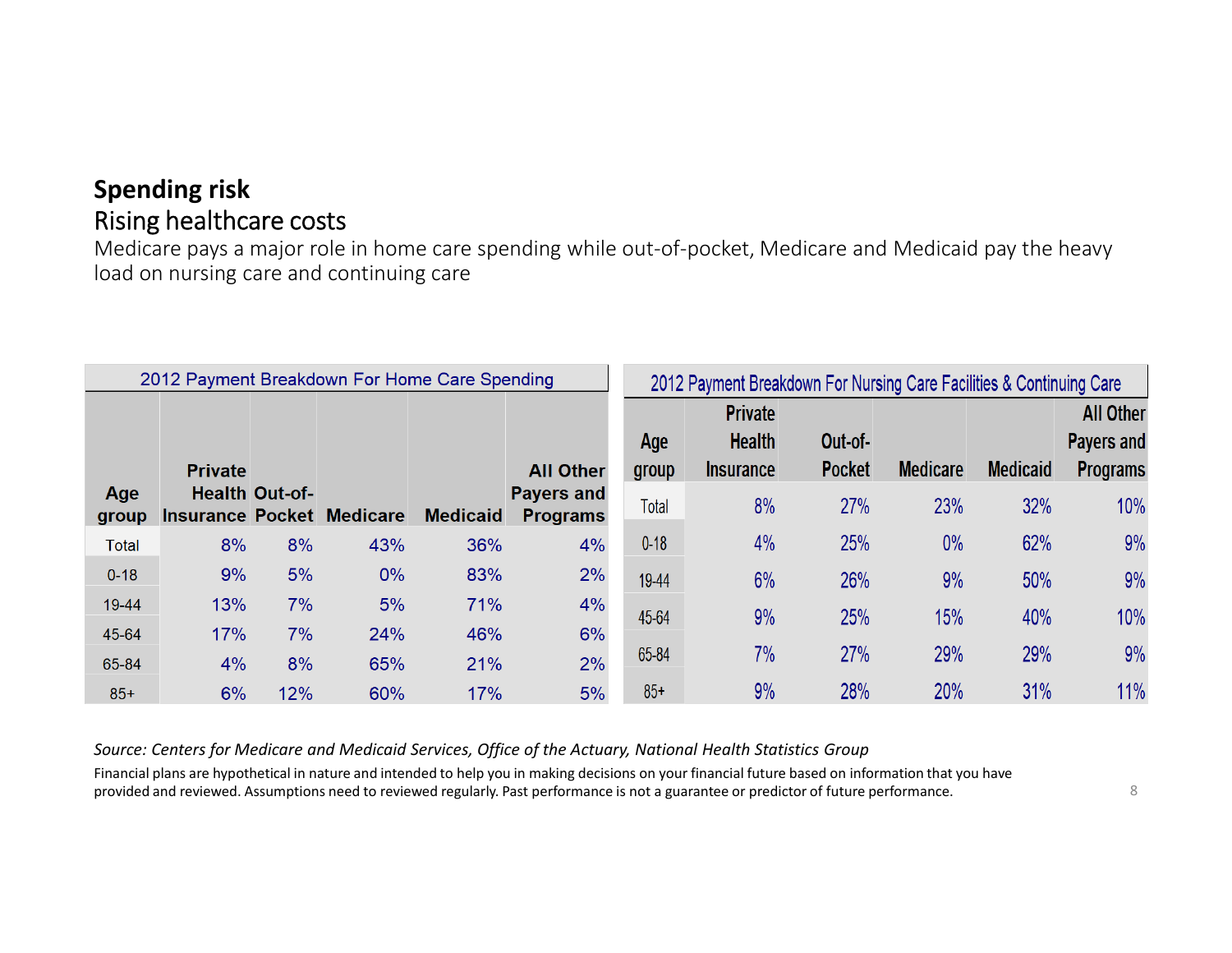## Long term care costs

- What is long term care?
- When you need a caregiver to assist you in two+ daily living activities
	- Bathing
	- Continence
	- Dressing
	- Eating
	- Toileting
	- Transferring

| Projected Long-Term Care Needs for 65 Year Olds |     |       |     |
|-------------------------------------------------|-----|-------|-----|
|                                                 | Men | Women | All |
| Percentage Who Will Need Care                   | 58% | 79%   | 69% |
| <b>Average Number of Years</b>                  | 2.2 | 3.7   | 3   |
| Percentage Needing No Care                      | 42% | 21%   | 31% |
| Percentage Needing 1 Year or Less               | 19% | 16%   | 17% |
| Percentage Needing 1-2 Years                    | 10% | 13%   | 12% |
| Percentage Needing 2-5 Years                    | 17% | 22%   | 20% |
| Percentage Needing 5+ Years                     | 11% | 28%   | 20% |

#### Distribution and duration of long-term care **services**

| Type of<br>care              | Average number of years<br>people use this type of<br>care | Percent of people who<br>use this type of care<br>(%) |
|------------------------------|------------------------------------------------------------|-------------------------------------------------------|
| Any<br><b>Services</b>       | 3 years                                                    | 69                                                    |
| <b>At Home</b>               |                                                            |                                                       |
| Unpaid<br>care only          | 1 year                                                     | 59                                                    |
| Paid<br>care                 | Less than 1 year                                           | 42                                                    |
| Any care<br>at home          | 2 years                                                    | 65                                                    |
| In Facilities                |                                                            |                                                       |
| Nursing<br>facilities        | 1 year                                                     | 35                                                    |
| Assisted<br>living           | Less than 1 year                                           | 13                                                    |
| Any care<br>in<br>facilities | 1 year                                                     | 37                                                    |

Last modified: 2/21/2017

Source: LongTermCare.gov ; U.S. Department of Health & Human Services, Wall Street Journal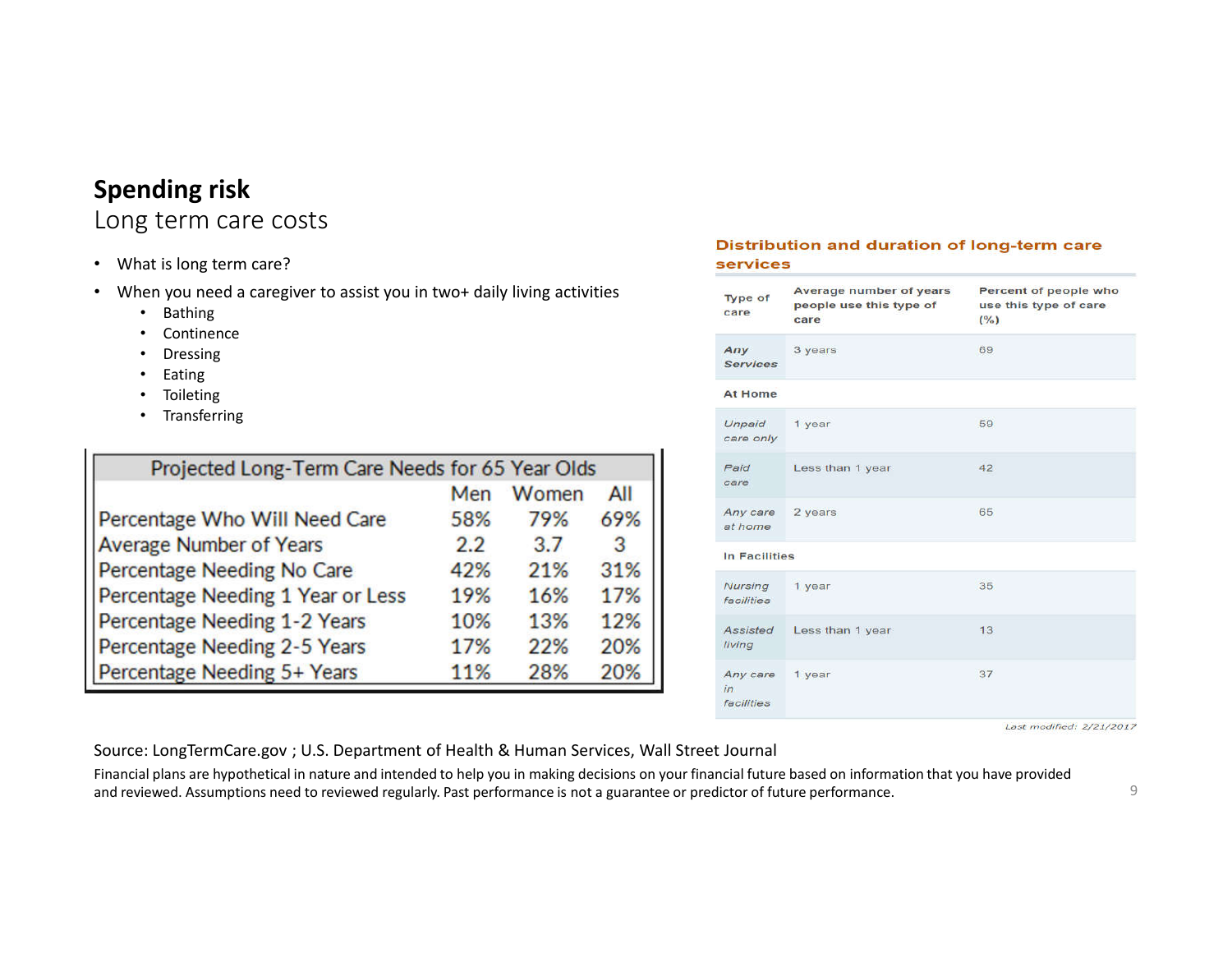#### Long Term Care Cost Estimates and Long Term Insurance Claim Statistics

因

#### **Compare Long Term Care Costs Across the United States**

The Genworth Cost of Care Survey has been the foundation for long term care planning since 2004. Knowing the costs of different types of care - whether the care is provided at home or in a facility - can help you plan for these expenses. The 2016 survey, conducted by Carescout®, one of the most comprehensive of its kind, covering 440 regions across the U.S. and based on data collected from more than 15,000 completed surveys.



#### Annual Costs: Austin Area<sup>0</sup>, TX (2016) **B**

| Home Health Care O                                                                              | <b>Adult Day Health Care<sup>1</sup> O</b>                        | <b>Assisted Living Facility<sup>4</sup> O</b>                     | <b>Nursing Home Care O</b><br>Semi-Private Room <sup>5</sup>                                |  |
|-------------------------------------------------------------------------------------------------|-------------------------------------------------------------------|-------------------------------------------------------------------|---------------------------------------------------------------------------------------------|--|
| Homemaker Services <sup>2</sup>                                                                 | Adult Day Health Care <sup>1</sup>                                | Assisted Living Facility <sup>4</sup>                             |                                                                                             |  |
| \$49,192<br>2016 Cost<br>4%<br>5-yr Annual Growth <sup>3</sup>                                  | \$15,600<br>2016 Cost<br>5-yr Annual<br>4%<br>Growth <sup>3</sup> | \$54.915<br>2016 Cost<br>5-yr Annual<br>3%<br>Growth <sup>3</sup> | \$60,225<br>2016 Cost<br>1%<br>5-yr Annual Growth <sup>3</sup>                              |  |
| Home Health Aide <sup>2</sup><br>\$49,192<br>2016 Cost<br>3%<br>5-yr Annual Growth <sup>3</sup> |                                                                   |                                                                   | Private Room <sup>5</sup><br>\$84,315<br>2016 Cost<br>3%<br>5-yr Annual Growth <sup>3</sup> |  |

| Age of Claimant For New Claims Opened In 2012 |       |  |
|-----------------------------------------------|-------|--|
| Under Age 50                                  | 0.3%  |  |
| Age 50 - 59                                   | 1.9%  |  |
| Age 60 - 69                                   | 8.7%  |  |
| Age 70 - 79                                   | 25.4% |  |
| Age 80+                                       | 63.7% |  |

|                        | Newly Opened Long Term Care Insurance Claims That Paid For |  |
|------------------------|------------------------------------------------------------|--|
| <b>Home Care</b>       | 51.0%                                                      |  |
| <b>Assisted Living</b> | 18.5%                                                      |  |
| <b>Nursing Home</b>    | 30.5%                                                      |  |

| Long Term Care Insurance Claims - Data From Genworth Study (2014) |               |
|-------------------------------------------------------------------|---------------|
| <b>Youngest Claimant</b>                                          | 27 years old  |
| <b>Oldest Claimant</b>                                            | 103 years old |
| Most expensive claim (still ongoing)                              | \$1.3 million |
| Percentage of claims lasting more than 5 years                    | 15%           |
| Average length of claim if more than 1 year                       | 3.9 years     |
| Percentage of cliams lasting more than 1 year                     | 50%           |
| Claim started with home care                                      | 71%           |
| Claim started with assisted living facility                       | 13%           |
| Claim started with nursing home care                              | 16%           |

#### *Source: Genworth Long Term Cost Estimator, American Association of Long-Term Care Insurance*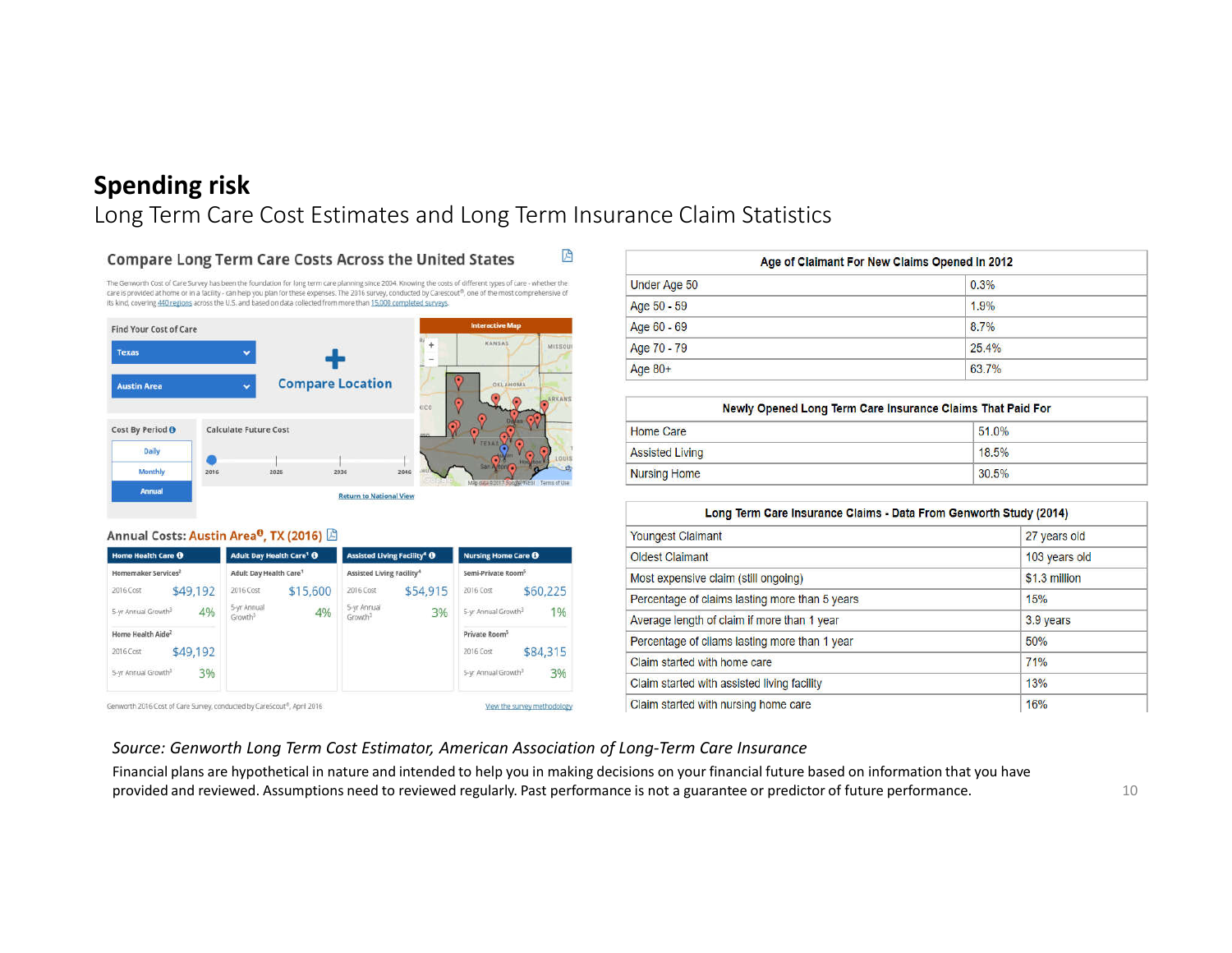Long Term Care Insurance: New Policy Statistics

| Ages When People Apply For Long-Term Care Insurance (2011) |                     |  |
|------------------------------------------------------------|---------------------|--|
| Under35                                                    | 1%                  |  |
| 35-44                                                      | 3.0%                |  |
| 45-54                                                      | 22.0%               |  |
| 55-64                                                      | 56.5%               |  |
| 65-74                                                      | See 2012 Sourcebook |  |
| 75orOlder                                                  | See 2012 Sourcebook |  |

| Daily Benefit Amount - New Individual Policies (2011) |                     |  |
|-------------------------------------------------------|---------------------|--|
| Less than \$99                                        | 7.0%                |  |
| $$100 - $149$                                         | 36.0%               |  |
| \$150 - \$199                                         | 34.5%               |  |
| \$200 - \$249                                         | See 2012 Sourcebook |  |
| $$200+$                                               | See 2012 Sourcebook |  |

| Elimination Period - New Individual Policies (2012) |       |  |
|-----------------------------------------------------|-------|--|
| Less than 30 Days                                   | 2.7%  |  |
| 31 - 89 Days                                        | 1.5%  |  |
| 90 - 100 Days                                       | 92.3% |  |
| 100+Days                                            | 3.5%  |  |

| Benefit Period - New Individual Policies (2012) |                     |  |
|-------------------------------------------------|---------------------|--|
| Less than 3 Years                               | 10.5%               |  |
| 3 Years                                         | 31.2%               |  |
| 4 Years                                         | 27.0%               |  |
| 5 Years                                         | See 2014 Sourcebook |  |
| 6-10 Years                                      | See 2014 Sourcebook |  |
| Lifetime                                        | See 2014 Sourcebook |  |

#### *Source: American Association of Long-Term Care Insurance*